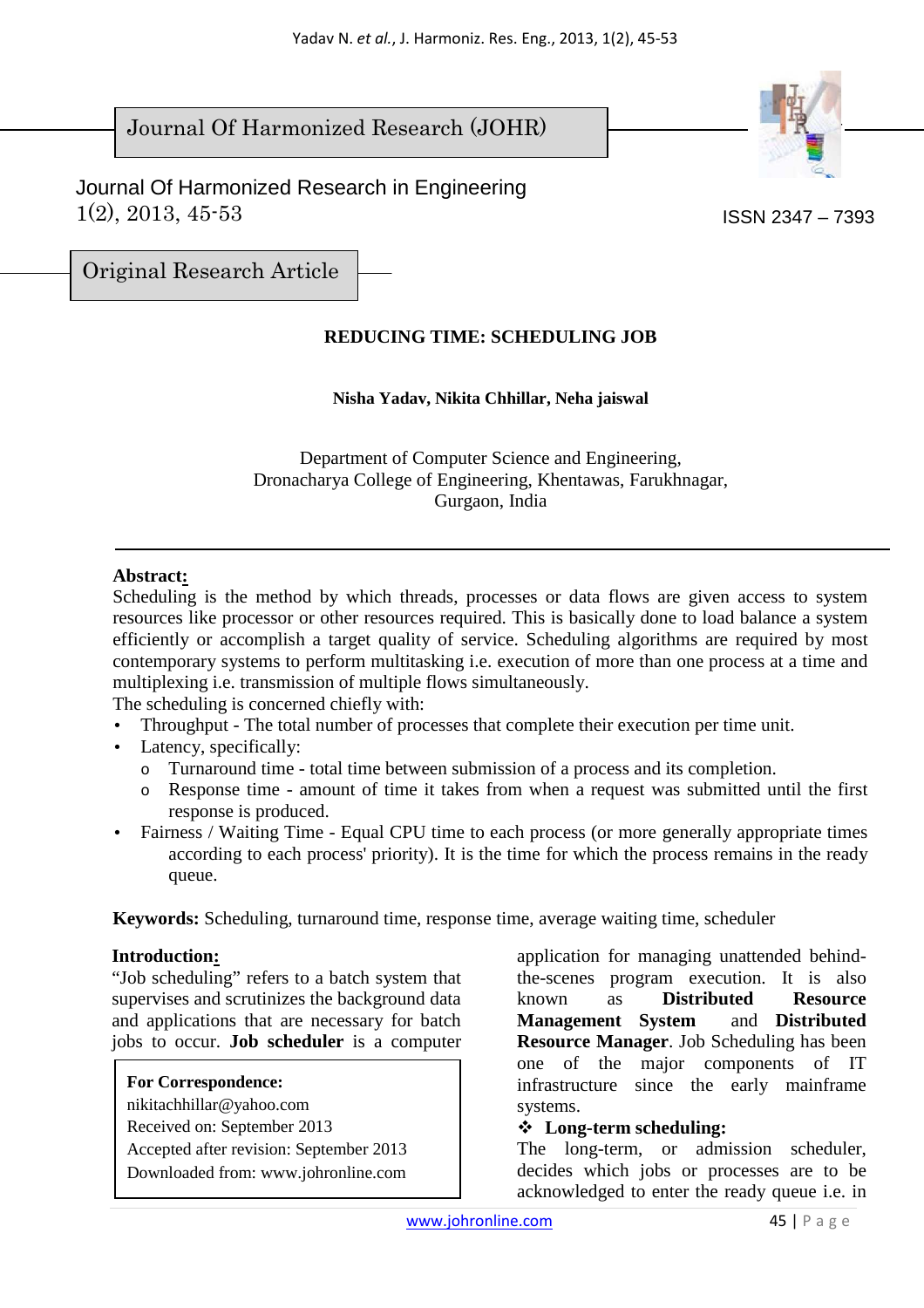the Main Memory which means, when an attempt is made to execute a program, its admission to the set of presently executing processes is either permitted or delayed by the long-term scheduler . Thus, this scheduler orders what processes are to run on a system, and the degree of concurrency to be sustained at any one time i.e. whether a high or low number of processes are to be executed concurrently, and how the split between input output intensive and CPU intensive processes is to be handled. So long term scheduler is responsible for controlling the degree of multiprogramming. In modern operating systems, this is used to make certain that real time processes get sufficient CPU time to finish their assignments. Without proper real time scheduling, modern Graphical user interfaces would seem slow. The long term queue exists in the Hard Disk or the "Virtual Memory". Long-term scheduling is also important in large-scale systems such as batch processing systems, computer clusters, supercomputers and render farms. In these cases, special purpose job scheduler software is naturally used to support these functions, in addition to any underlying admission scheduling support in the operating system.



## **Medium term scheduling:**

Scheduler temporarily eliminates processes from main memory and situates them on secondary memory (such as a disk drive) or vice versa. This is commonly referred to as "swapping out" or "swapping in" (also incorrectly as "paging out" or "paging in"). The medium-term scheduler possibly will decide to swap out a process which has not been active for a little time, or a process which has a low priority, or a process which is page faulting regularly, or a process which is taking up a large amount of memory in order to clear up main memory for other processes, swapping the process back in later when more memory is available, or when the process has been unblocked and is no longer waiting for a resource.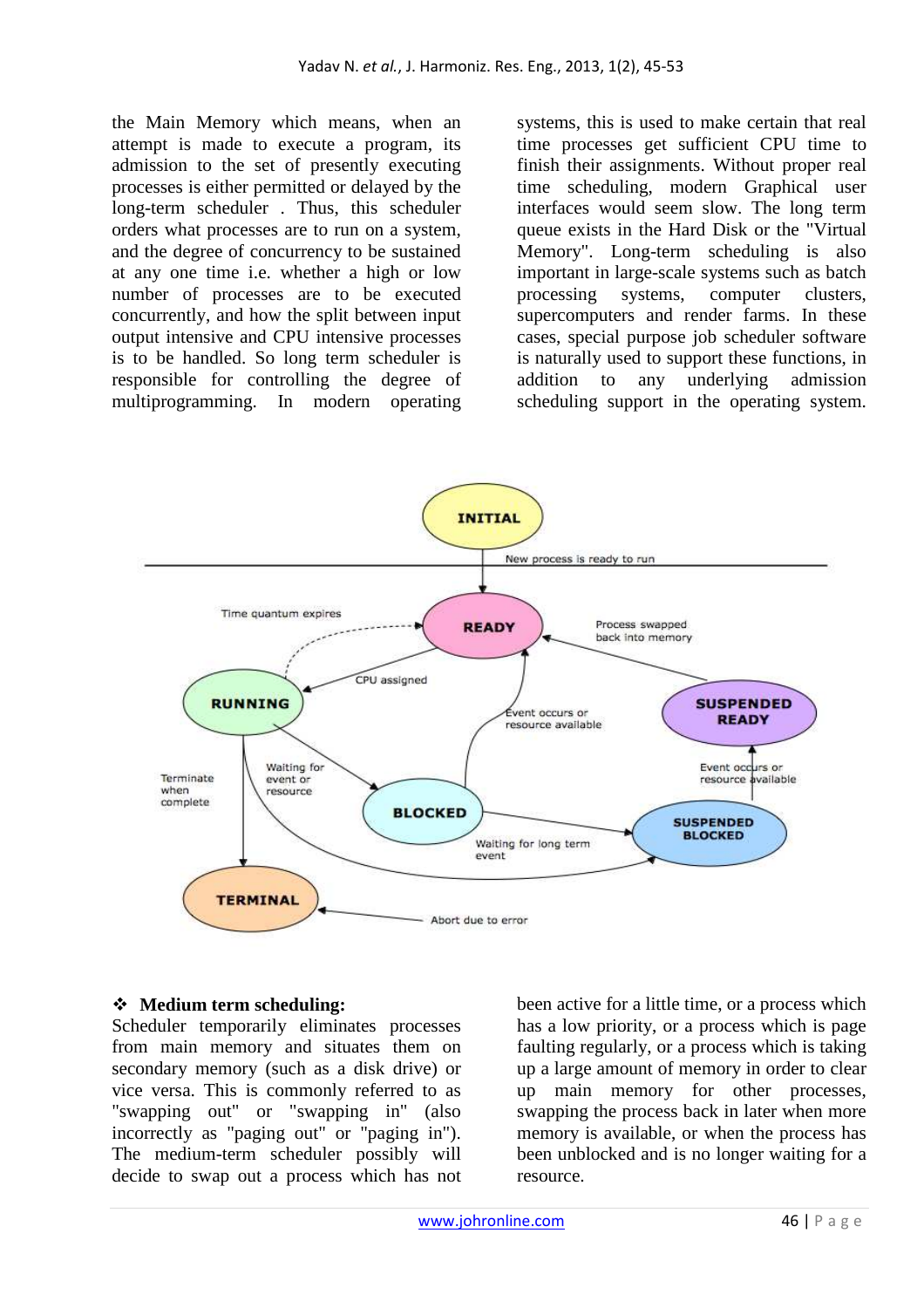In many systems today which support mapping virtual address space to secondary storage other than the swap file, the mediumterm scheduler may essentially perform the role of the long-term scheduler, by treating binaries as "swapped out processes" upon their execution. In this way, when a segment of the binary is required it can be swapped in when insisted, or "lazy loaded".



#### **Short-term scheduling:**

The short-term scheduler also called the CPU scheduler is responsible for deciding which of the ready, in-memory processes are to be executed or allocated a processor after a clock interrupt, an I/O interrupt, an operating system call or another form of signal. Thus the shortterm scheduler makes scheduling decisions much more frequently than the long-term or mid-term schedulers - a scheduling decision will at a minimum have to be made after every time slice, and these are very short. This scheduler can be preemptive, implying that it is capable of forcibly removing processes from a CPU when it decides to allocate that CPU to another process, or non-preemptive (also known as "voluntary" or "co-operative"), in which case the scheduler is unable to "force" processes off the CPU.

A preemptive scheduler relies upon a programmable interval timer which invokes an interrupt handler that runs in kernel mode and implements the scheduling function.

## **Comparison between Schedulers:**

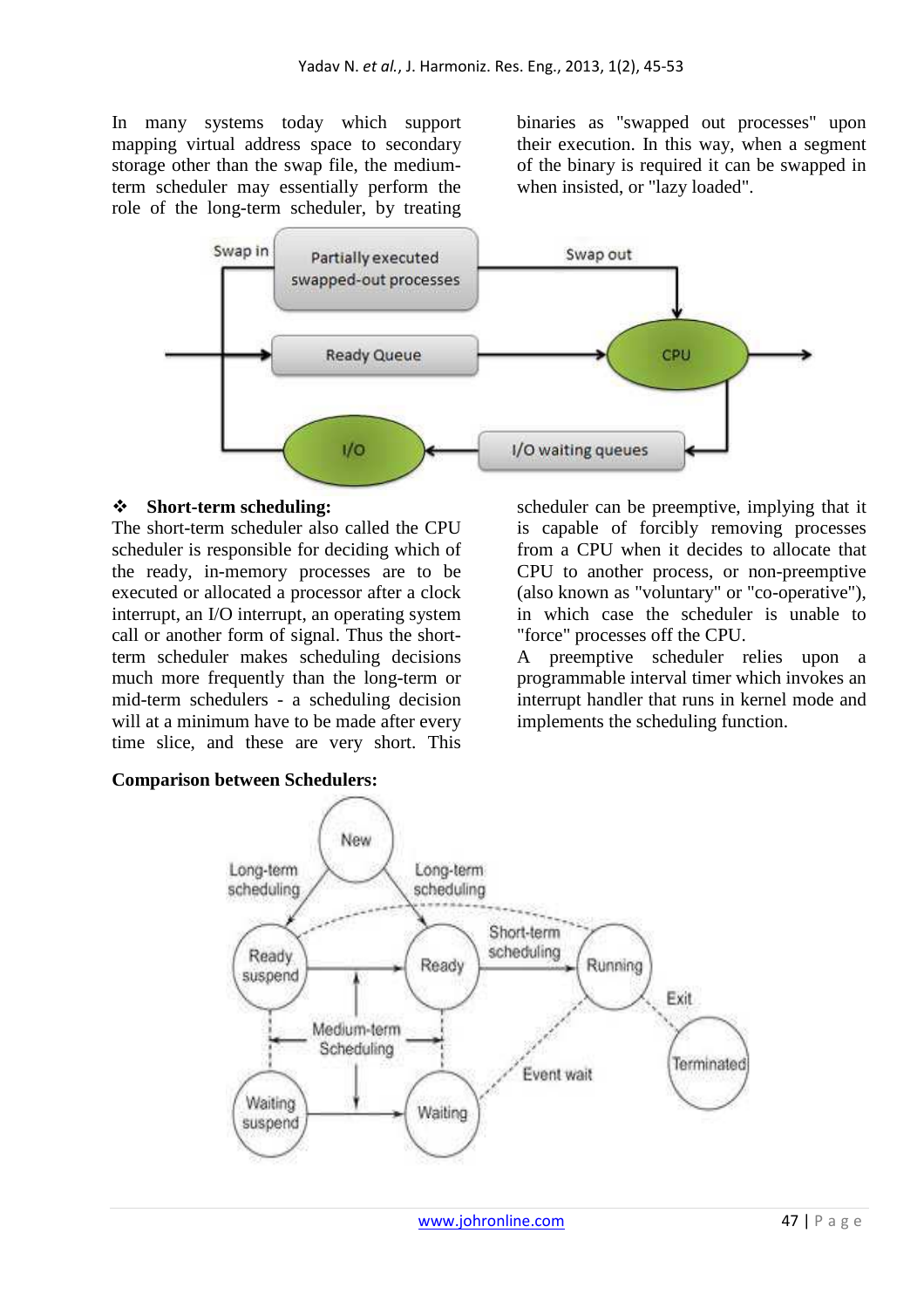| <b>S.N.</b>    | <b>Long Term Scheduler</b>                                                    | <b>Short Term Scheduler</b>                                    | <b>Medium Term Scheduler</b>                                                      |
|----------------|-------------------------------------------------------------------------------|----------------------------------------------------------------|-----------------------------------------------------------------------------------|
| $\mathbf{1}$   | It is a job scheduler                                                         | It is a CPU scheduler                                          | It is a process swapping<br>scheduler.                                            |
| $\overline{2}$ | Speed is least as compared to<br>all.                                         | Speed is fastest among the<br>all.                             | Speed lies in between short<br>and long term scheduler.                           |
| 3              | It controls the degree of<br>multiprogramming                                 | It provides less control<br>over degree of<br>multiprogramming | It decreases the degree of<br>multiprogramming.                                   |
| $\overline{4}$ | It is almost absent or minimal<br>in time sharing system                      | It is also minimal in time<br>sharing system                   | It is an element of Time<br>sharing systems.                                      |
| 5              | It selects processes from pool<br>and loads them into memory<br>for execution | It selects those processes<br>which are ready to execute       | It can re-introduce the process<br>into memory and execution can<br>be continued. |

## **Scheduling disciplines:**

Scheduling disciplines are algorithms used for allocating resources among parties which simultaneously and asynchronously demand them. Scheduling disciplines are used in routers to handle packet traffic as well as in operating systems to share processor time among both threads and processes, disk drives (I/O scheduling), printers (print spooler), most embedded systems, etc. The main purposes of scheduling algorithms are to reduce the resource starvation and to ensure a fair distribution amongst the parties consuming the resources. Scheduling deals with the problem of deciding which of the outstanding requests is to be allocated resources. There are many different scheduling algorithms. In this section, we introduce several of them.

In packet-switched computer networks and other statistical multiplexing, the notion of a **scheduling algorithm** is used as an alternative to first-come first-served queuing of data packets.

The easiest and best-effort scheduling algorithms are round-robin, fair queuing which is a max-min fair scheduling algorithm, proportionally fair scheduling and maximum throughput. If differentiated or promised quality of service is offered, as opposed to

best-effort communication, weighted fair queuing may be utilized.

In advanced packet radio wireless networks such as HSDPA (High-Speed Downlink Packet Access ) 3.5G cellular system, **channel-dependent scheduling** may be used to take advantage of channel state information. If the channel conditions are favorable, the throughput and system spectral efficiency may be increased. In even more advanced systems such as LTE, the scheduling is combined by channel-dependent packet-by-packet dynamic channel allocation, or by assigning OFDMA multi-carriers or other frequency-domain equalization components to the users that best can utilize them.

## - **First in first out:**

Also known as *First Come, First Served* (FCFS), is the simplest scheduling algorithm, FIFO simply queues processes in the order that they arrive in the ready queue.

- Since context switches only occur upon process termination, and no reorganization of the process queue is required, scheduling overhead is minimal.
- Throughput can be low, since long processes can hold the CPU
- Turnaround time, waiting time and response time can be high for the same reasons above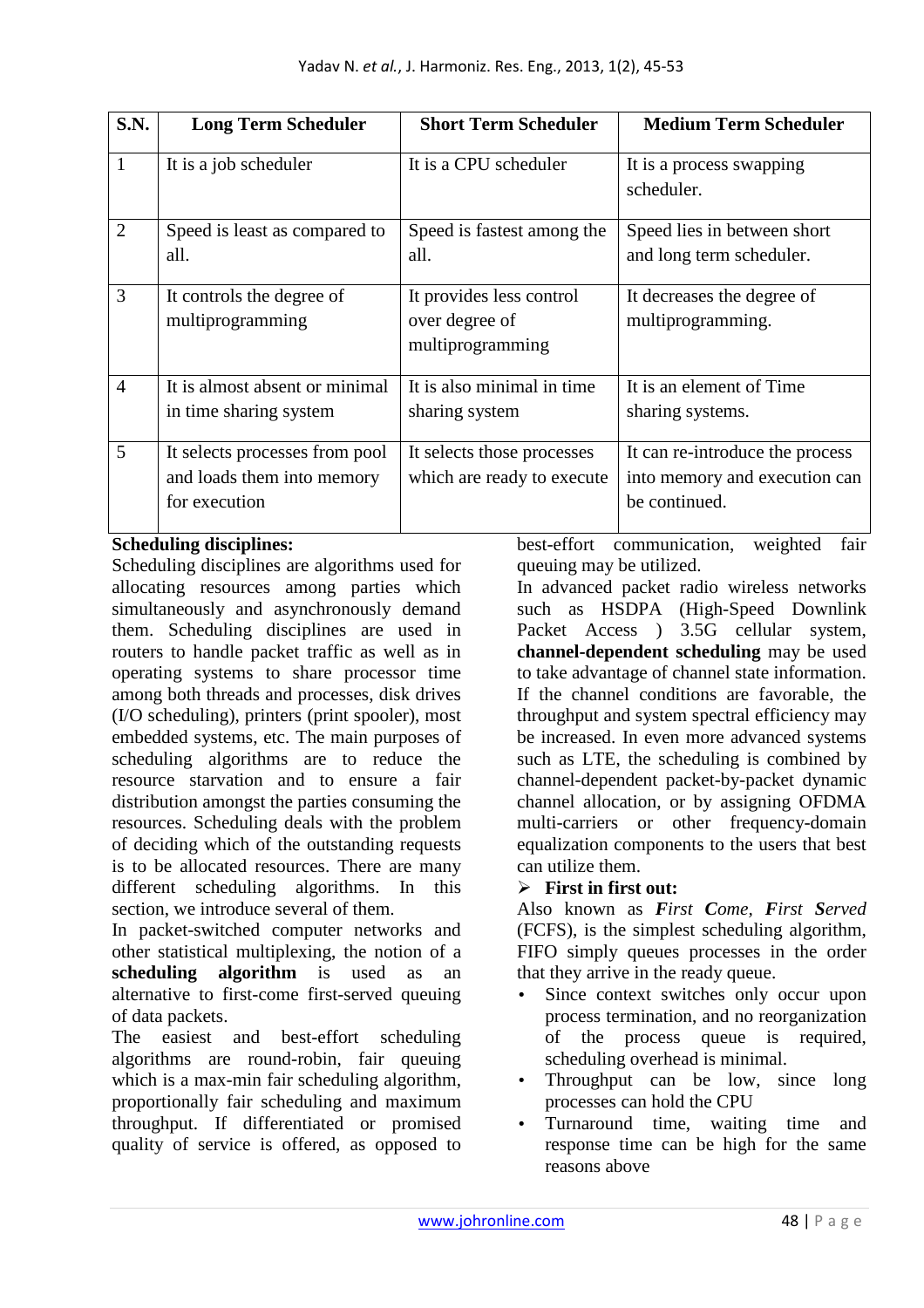- No prioritization occurs, thus this system has trouble meeting process deadlines.
- The lack of prioritization means that as long as every process eventually

completes, there is no starvation. In an environment where some processes might not complete, there can be starvation.

It is based on Queuing



## - **Shortest remaining time:**

Similar to *Shortest Job First* (SJF). With this strategy the scheduler arranges processes with the least estimated processing time remaining to be next in the queue. This requires advanced knowledge or estimations about the time required for a process to complete.

- If a shorter process arrives during another process' execution, the currently running process may be interrupted (known as preemption), dividing that process into two separate computing blocks. This creates excess overhead through additional context switching. The scheduler must also place each incoming process into a specific place in the queue, creating additional overhead.
- This algorithm is designed for maximum throughput in most scenarios.
- Waiting time and response time increase as the process's computational requirements increase. Since turnaround time is based on waiting time plus processing time, longer processes are significantly affected by this. Overall waiting time is smaller than FIFO, however since no process has to wait for the termination of the longest process.
- No particular attention is given to deadlines, the programmer can only attempt to make processes with deadlines as short as possible.
- Starvation is possible, especially in a busy system with many small processes being run.
- This policy is no more in use.
- To use this policy we should have at least two processes of different priority



## - **Fixed priority pre-emptive scheduling:**

The OS assigns a fixed priority rank to every process, and the scheduler arranges the processes in the ready queue in order of their priority. Lower priority processes get interrupted by incoming higher priority processes.

- Overhead is not minimal, nor is it significant.
- FPPS has no particular advantage in terms of throughput over FIFO scheduling.
- If the number of rankings is limited it can be characterized as a collection of FIFO queues, one for each priority ranking.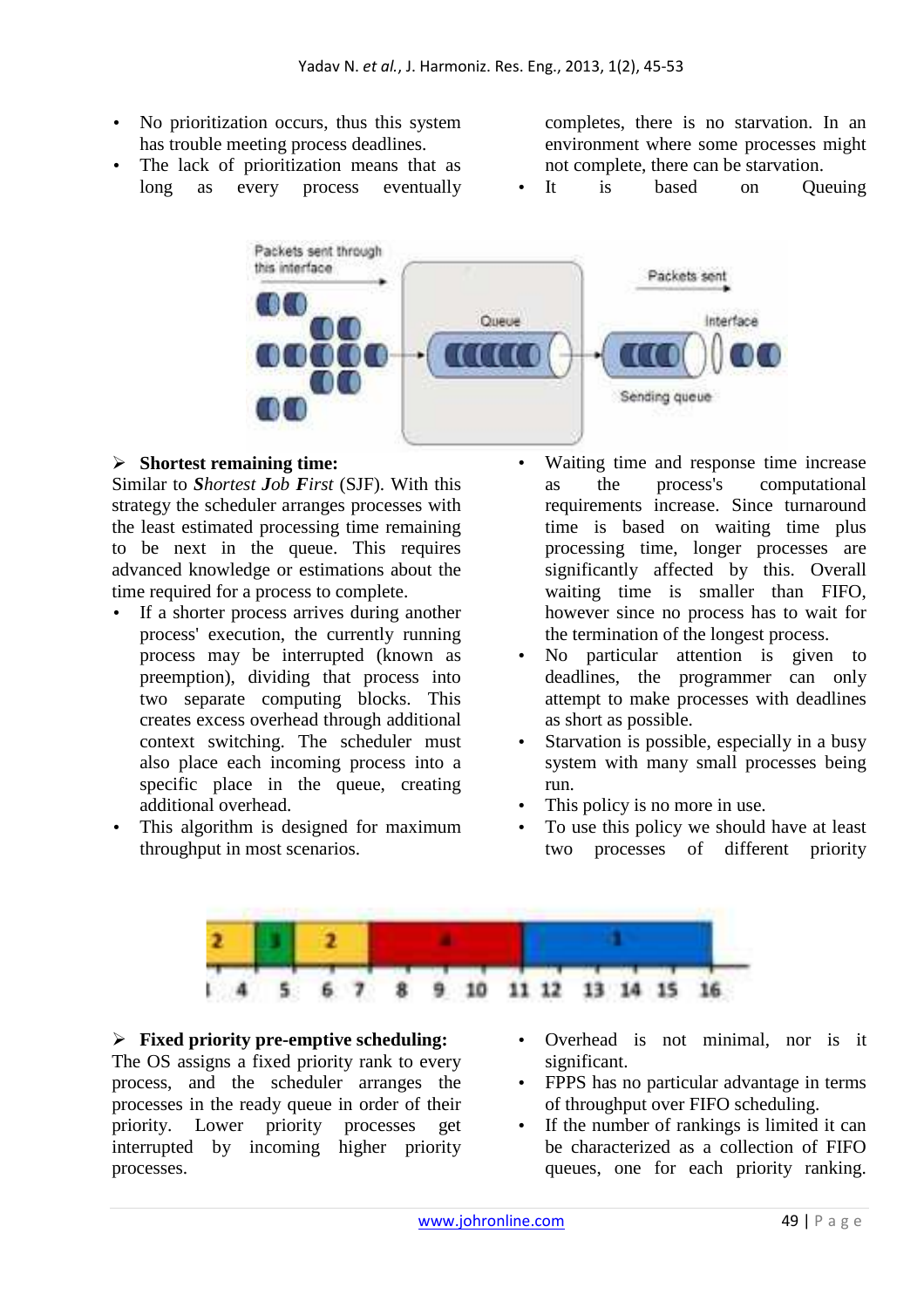Processes in lower-priority queues are selected only when all of the higherpriority queues are empty.

- Waiting time and response time depend on the priority of the process. Higher priority processes have smaller waiting and response times.
- Deadlines can be met by giving processes with deadlines a higher priority.
- Starvation of lower priority processes is possible with large amounts of high priority processes.



## - **Round-robin scheduling:**

The scheduler assigns a fixed time unit per process, and cycles through them.

- RR scheduling involves extensive overhead, especially with a small time unit.
- Balanced throughput between FCFS and SJF, shorter jobs are completed faster than in FCFS and longer processes are completed faster than in SJF.
- Poor average response time, waiting time is dependent on number of processes, and not average process length.
- Because of high waiting times, deadlines are rarely met in a pure RR system.
- Starvation can never occur, since no priority is given. Order of time unit allocation is based upon process arrival time, similar to FCFS.

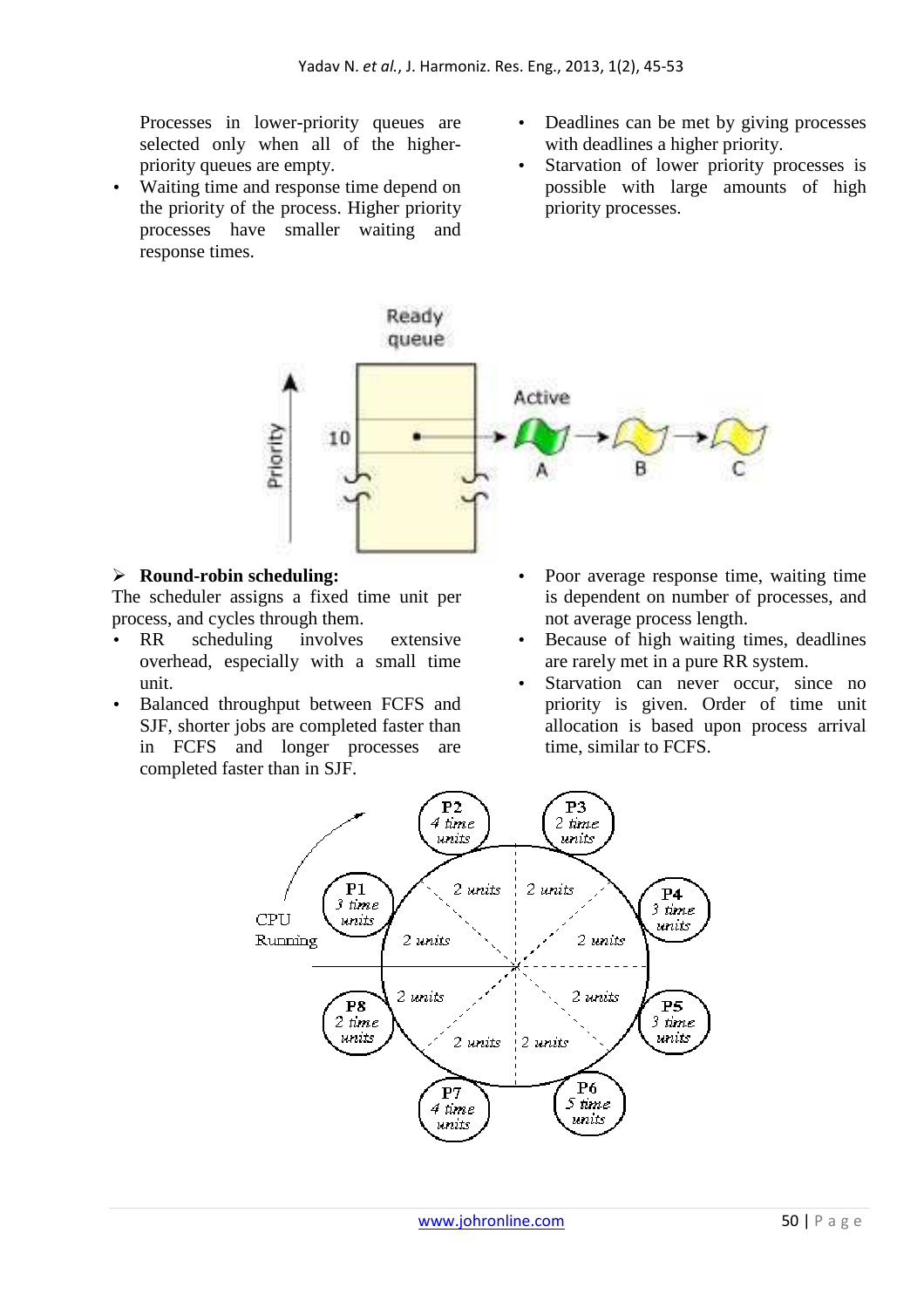#### $\blacktriangleright$ **Multilevel queue scheduling:**

This is used for situations in which processes are easily divided into different groups. For example, a common division is made between foreground (interactive) processes and background (batch) processes. These two types of processes have different responsetime requirements and so may have different scheduling needs. It is very useful for shared memory problems.

MQS is similar to PRI, except that the jobs arrive sorted by their priority. For example, all system jobs may have a higher priority than interactive jobs, which enjoy a higher priority than batch jobs. Jobs of different priorities are placed into different queues.

In some implementations, jobs in all higher priority queues must be executed before jobs in any lower priority queue. This absolute approach can lead to starvation in the same way as its simplier cousin, PRI. In some preemptive implementations, a lower-priority process will be returned to its ready queue, if a higher-priority process arrives.

Another approach is to time-slice among the queues. Higher priority queues can be given longer or more frequent time slices. This approach prevents absolute starvation.



## - **Manual scheduling:**

A very common method in embedded systems is to manually schedule jobs. This can for example be done in a time-multiplexed fashion. Sometimes the kernel is divided in three or more parts: Manual scheduling, preemptive and interrupt level. Exact methods for scheduling jobs are often proprietary.

- No resource starvation problems.
- Very high predictability; allows implementation of hard real-time systems.
- Almost no overhead.
- May not be optimal for all applications.
- Effectiveness is completely dependent on the implementation.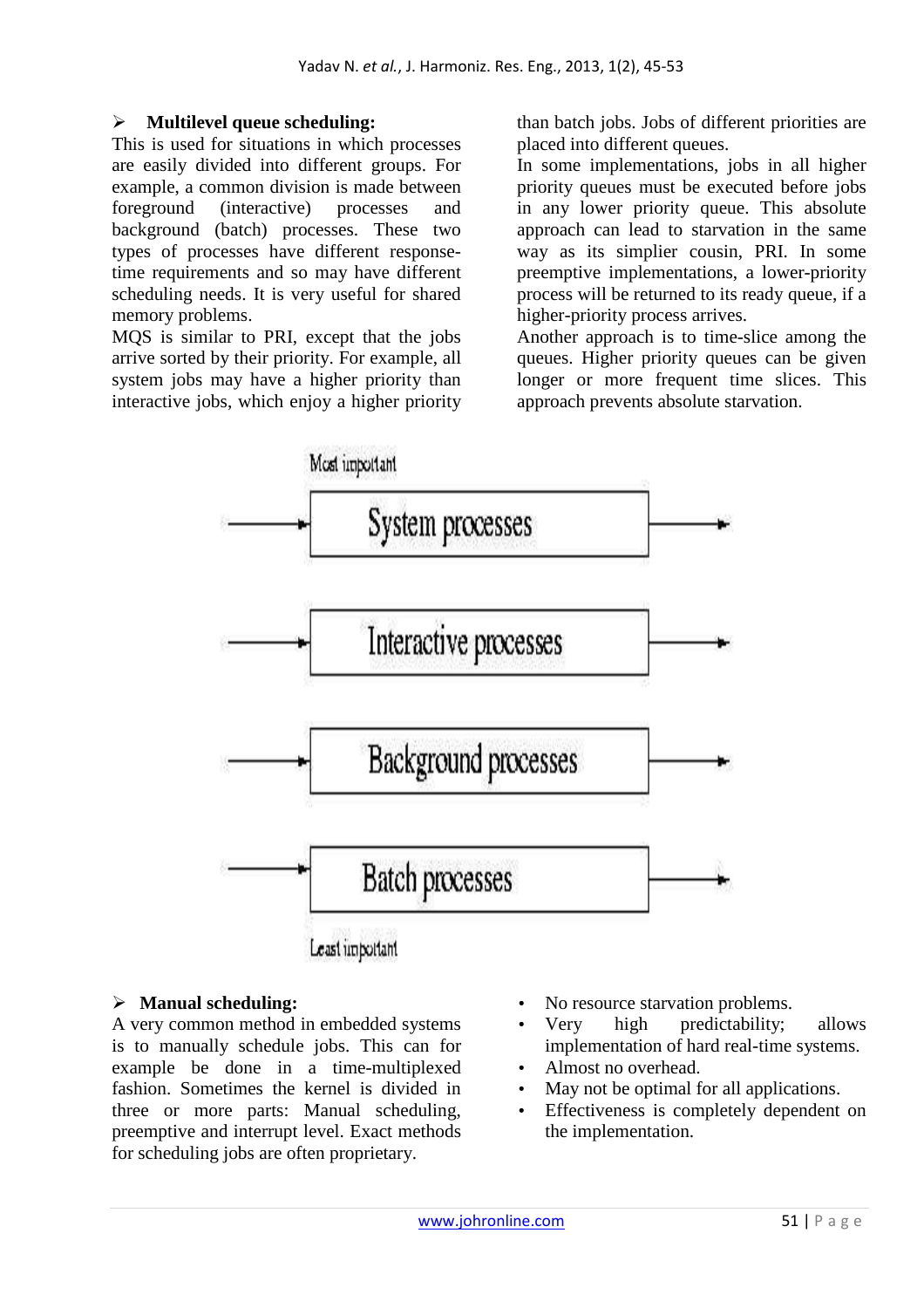

## **Uses:**

In real-time environments, such as embedded systems for automatic control in industry (for example robotics), the scheduler also must ensure that processes can meet deadlines; this is crucial for keeping the system stable. Scheduled tasks are sent to mobile devices and managed through an administrative back end.

#### **Conclusion:**

In practice, these objectives often conflict like throughput versus latency, thus a scheduler will implement a suitable negotiation. Preference is always given to any one of the above stated concerns depending upon the user's needs and purposes. While designing an operating system, a programmer must consider which scheduling algorithm will achieve the target in best way for the use which the system is going to see. There is no collective or we can say universal "best" scheduling algorithm, and many operating systems use extended or combinations of the scheduling algorithms stated above. For example, Windows NT/XP/Vista uses a multilevel feedback queue, a combination of fixed priority preemptive scheduling, roundrobin, and first in first out. In this system, threads can dynamically increase or decrease

in priority depending on if it has been serviced already, or if it has been waiting generally. Every priority stage is characterized by its own queue, with round-robin scheduling amongst the high priority threads and FIFO among the lower ones. In this common sense, response time is short for most threads, and short but critical system threads get completed very quickly. Since threads can only use one time unit of the round robin in the highest priority queue, starvation can be a problem for longer high priority threads

#### **References:**

- **1.** Effect of Job Size Characteristics on Job Scheduling Performance
- **2.** Brief discussion of Job Scheduling algorithms
- 3. Sriram Krishnan. "A Tale of Two Schedulers Windows NT and Windows CE"
- **4.** Jump up to: **<sup>a</sup> <sup>b</sup>** "Technical Note TN2028 Threading Architectures"
- **5.** "Mach Scheduling and Thread Interfaces"
- **6.** Molnár, Ingo (2007-04-13). "[patch] Modular Scheduler Core and Completely Fair Scheduler [CFS]"